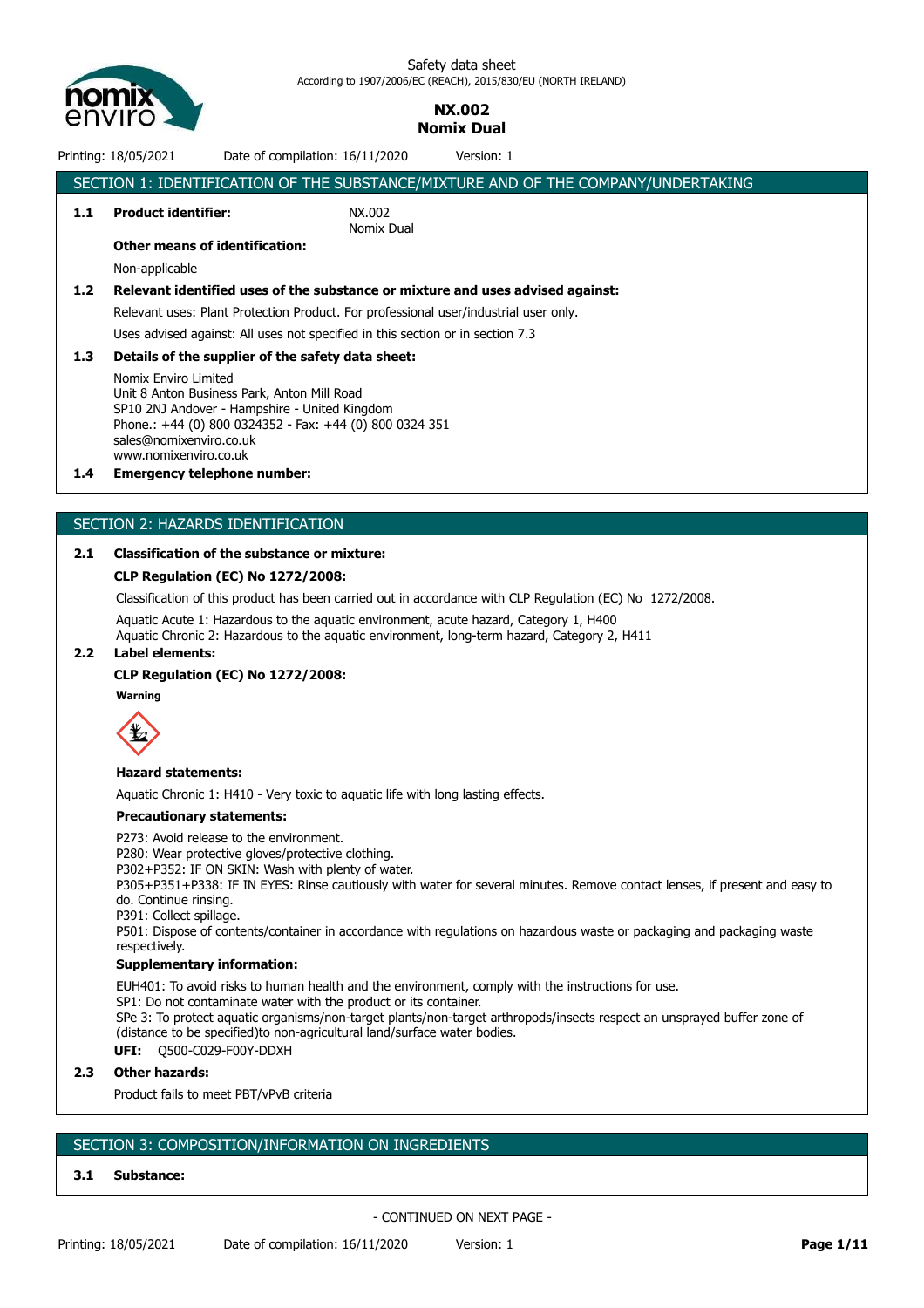

# **NX.002 Nomix Dual**

Printing: 18/05/2021 Date of compilation: 16/11/2020 Version: 1

# SECTION 3: COMPOSITION/INFORMATION ON INGREDIENTS (continued) Non-applicable **3.2 Mixture: Chemical description:** Mixture composed of chemical products **Components:** In accordance with Annex II of Regulation (EC) No 1907/2006 (point 3), the product contains:

|               | <b>Identification</b>                                                                    | Concentration<br>Chemical name/Classification                                               |                                                                                          |                                    |            |
|---------------|------------------------------------------------------------------------------------------|---------------------------------------------------------------------------------------------|------------------------------------------------------------------------------------------|------------------------------------|------------|
| CAS:          | Non-applicable<br>920-107-4<br>Non-applicable<br>REACH: 01-2119453414-43-<br><b>XXXX</b> | Hydrocarbons, C12-C15, n-alkanes, isoalkanes, cyclics, < 2% aromatics(1)<br>Self-classified |                                                                                          |                                    |            |
| EC:<br>Index: |                                                                                          | <b>Requlation 1272/2008</b>                                                                 | Asp. Tox. 1: H304; EUH066 - Danger                                                       | Ĝ,                                 | $25 - 50%$ |
| CAS:          | 38641-94-0                                                                               |                                                                                             | N-(phosphonomethyl)qlycine, compound with 2-propylamine $(1:1)^{(1)}$<br>Self-classified |                                    |            |
| EC:<br>Index: | 254-056-8<br>Non-applicable<br>REACH: Non-applicable                                     | Regulation 1272/2008                                                                        | Aquatic Chronic 2: H411                                                                  | ⇔                                  | $10 - 25%$ |
| CAS:          | 13463-67-7<br>236-675-5<br>Non-applicable<br>REACH: 01-2119489379-17-<br><b>XXXX</b>     |                                                                                             | Titanium dioxide (aerodynamic diameter $\leq 10 \ \mu m^{(1)}$<br>Self-classified        |                                    |            |
| EC:<br>Index: |                                                                                          | Regulation 1272/2008                                                                        | Carc. 2: H351 - Warning                                                                  | €                                  | $< 1 \%$   |
| CAS:          | 141776-32-1<br>Non-applicable<br>616-109-00-7<br>REACH: Non-applicable                   | Sulfosulfuron <sup>(1)</sup>                                                                | Self-classified                                                                          |                                    |            |
| EC:<br>Index: |                                                                                          | Regulation 1272/2008                                                                        | Aquatic Acute 1: H400; Aquatic Chronic 1: H410 - Warning                                 | $\left\langle \cdot \right\rangle$ | $< 1 \%$   |

<sup>(1)</sup> Substances presenting a health or environmental hazard which meet criteria laid down in Regulation (EU) No. 2015/830

To obtain more information on the hazards of the substances consult sections 11, 12 and 16.

# **Other information:**

| Identification   |                    |                | M-factor |  |
|------------------|--------------------|----------------|----------|--|
| Sulfosulfuron    |                    | Acute          |          |  |
| CAS: 141776-32-1 | EC: Non-applicable | <b>Chronic</b> |          |  |

# SECTION 4: FIRST AID MEASURES

# **4.1 Description of first aid measures:**

The symptoms resulting from intoxication can appear after exposure, therefore, in case of doubt, seek medical attention for direct exposure to the chemical product or persistent discomfort, showing the SDS of this product.

# **By inhalation:**

This product does not contain substances classified as hazardous for inhalation, however, in case of symptoms of intoxication remove the person affected from the exposure area and provide with fresh air. Seek medical attention if the symptoms get worse or persist.

### **By skin contact:**

Remove contaminated clothing and footwear, rinse skin or shower the person affected if appropriate with plenty of cold water and neutral soap. In serious cases see a doctor. If the product causes burns or freezing, clothing should not be removed as this could worsen the injury caused if it is stuck to the skin. If blisters form on the skin, these should never be burst as this will increase the risk of infection.

#### **By eye contact:**

Rinse eyes thoroughly with water for at least 15 minutes. If the injured person uses contact lenses, these should be removed unless they are stuck to the eyes, in which case removal could cause further damage. In all cases, after cleaning, a doctor should be consulted as quickly as possible with the SDS for the product.

## **By ingestion/aspiration:**

Do not induce vomiting, but if it does happen keep the head down to avoid aspiration. Keep the person affected at rest. Rinse out the mouth and throat, as they may have been affected during ingestion.

# **4.2 Most important symptoms and effects, both acute and delayed:**

Acute and delayed effects are indicated in sections 2 and 11.

### **4.3 Indication of any immediate medical attention and special treatment needed:**

### Non-applicable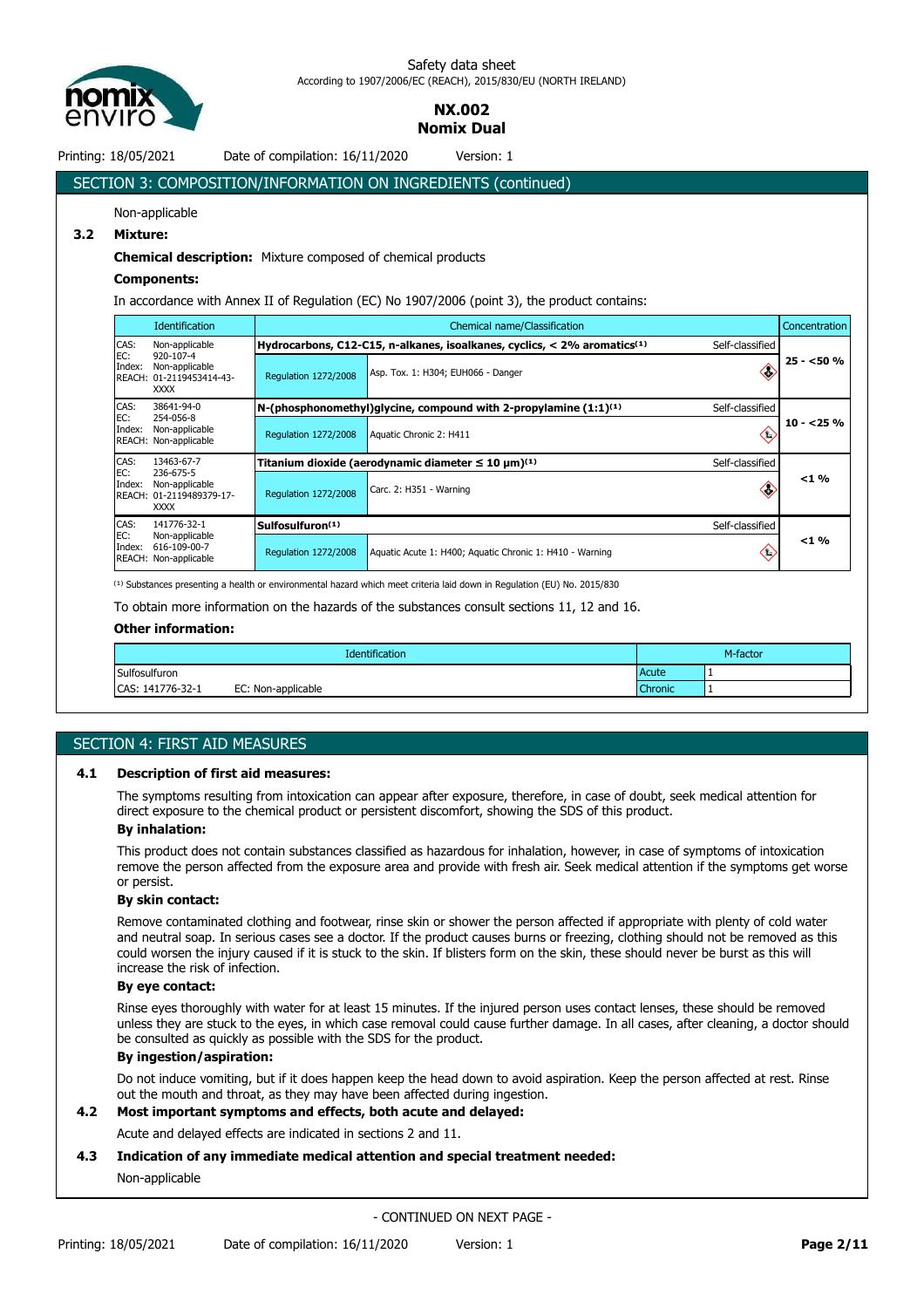

# **NX.002 Nomix Dual**

Printing: 18/05/2021 Date of compilation: 16/11/2020 Version: 1

# SECTION 5: FIREFIGHTING MEASURES

# **5.1 Extinguishing media:**

#### **Suitable extinguishing media:**

Product is non-flammable under normal conditions of storage, handling and use. In the case of combustion as a result of improper handling, storage or use preferably use polyvalent powder extinguishers (ABC powder), in accordance with the Regulation on fire protection systems.

#### **Unsuitable extinguishing media:**

Non-applicable

#### **5.2 Special hazards arising from the substance or mixture:**

As a result of combustion or thermal decomposition reactive sub-products are created that can become highly toxic and, consequently, can present a serious health risk.

#### **5.3 Advice for firefighters:**

Depending on the magnitude of the fire it may be necessary to use full protective clothing and self-contained breathing apparatus (SCBA). Minimum emergency facilities and equipment should be available (fire blankets, portable first aid kit,...) in accordance with Directive 89/654/EC.

#### **Additional provisions:**

Act in accordance with the Internal Emergency Plan and the Information Sheets on actions to take after an accident or other emergencies. Eliminate all sources of ignition. In case of fire, cool the storage containers and tanks for products susceptible to combustion, explosion or BLEVE as a result of high temperatures. Avoid spillage of the products used to extinguish the fire into an aqueous medium.

# SECTION 6: ACCIDENTAL RELEASE MEASURES

#### **6.1 Personal precautions, protective equipment and emergency procedures:**

Isolate leaks provided that there is no additional risk for the people performing this task. Personal protection equipment must be used against potential contact with the spilt product (See section 8). Evacuate the area and keep out those who do not have protection.

#### **6.2 Environmental precautions:**

Avoid at all cost any type of spillage into an aqueous medium. Contain the product absorbed appropriately in hermetically sealed containers. Notify the relevant authority in case of exposure to the general public or the environment.

#### **6.3 Methods and material for containment and cleaning up:**

It is recommended:

Absorb the spillage using sand or inert absorbent and move it to a safe place. Do not absorb in sawdust or other combustible absorbents. For any concern related to disposal consult section 13.

#### **6.4 Reference to other sections:**

See sections 8 and 13.

### SECTION 7: HANDLING AND STORAGE

#### **7.1 Precautions for safe handling:**

A.- Precautions for safe manipulation

Comply with the current legislation concerning the prevention of industrial risks. Keep containers hermetically sealed. Control spills and residues, destroying them with safe methods (section 6). Avoid leakages from the container. Maintain order and cleanliness where dangerous products are used.

B.- Technical recommendations for the prevention of fires and explosions

Product is non-flammable under normal conditions of storage, handling and use. It is recommended to transfer at slow speeds to avoid the generation of electrostatic charges that can affect flammable products. Consult section 10 for information on conditions and materials that should be avoided.

C.- Technical recommendations to prevent ergonomic and toxicological risks

Do not eat or drink during the process, washing hands afterwards with suitable cleaning products.

D.- Technical recommendations to prevent environmental risks

Due to the danger of this product for the environment it is recommended to use it within an area containing contamination control barriers in case of spillage, as well as having absorbent material in close proximity.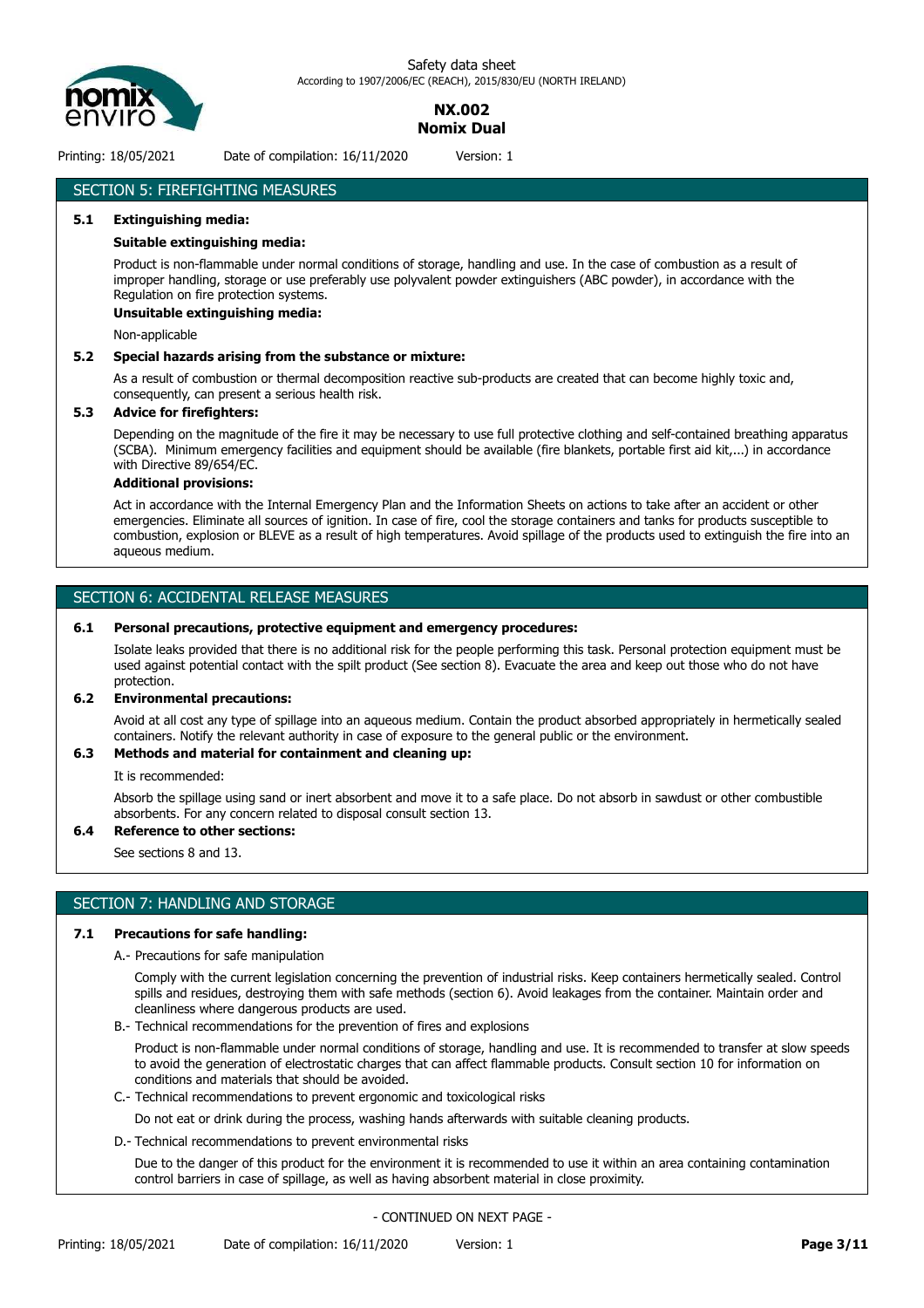

> **NX.002 Nomix Dual**

# Printing: 18/05/2021 Date of compilation: 16/11/2020 Version: 1 SECTION 7: HANDLING AND STORAGE (continued)

# **7.2 Conditions for safe storage, including any incompatibilities:**

A.- Technical measures for storage

Minimum Temp.: 0 °C Maximum Temp.: 30 °C

Maximum time: 24 Months

B.- General conditions for storage

Avoid sources of heat, radiation, static electricity and contact with food. For additional information see subsection 10.5

#### **7.3 Specific end use(s):**

Except for the instructions already specified it is not necessary to provide any special recommendation regarding the uses of this product.

# SECTION 8: EXPOSURE CONTROLS/PERSONAL PROTECTION

### **8.1 Control parameters:**

Substances whose occupational exposure limits have to be monitored in the workplace:

EH40/2005 Workplace exposure limits, fourth edition, published 2020:

| Identification                                           | Occupational exposure limits     |        |  |
|----------------------------------------------------------|----------------------------------|--------|--|
| Titanium dioxide (aerodynamic diameter $\leq 10 \mu m$ ) | (8h)<br><b>WEL</b>               | ⊦mg/mª |  |
| CAS: 13463-67-7<br>EC: 236-675-5                         | $(15 \text{ min})$<br><b>WEL</b> |        |  |

# **DNEL (Workers):**

Non-applicable

### **DNEL (General population):**

Non-applicable

#### **PNEC:**

Non-applicable

#### **8.2 Exposure controls:**

A.- General security and hygiene measures in the work place

As a preventative measure it is recommended to use basic Personal Protective Equipment, with the corresponding <<CE marking>> in accordance with Regulation (EU) 2016/425. For more information on Personal Protective Equipment (storage, use, cleaning, maintenance, class of protection,…) consult the information leaflet provided by the manufacturer. For more information see subsection 7.1. All information contained herein is a recommendation which needs some specification from the labour risk prevention services as it is not known whether the company has additional measures at its disposal.

B.- Respiratory protection

The use of protection equipment will be necessary if a mist forms or if the occupational exposure limits are exceeded.

#### C.- Specific protection for the hands

| Pictogram                                                                                                                     | <b>PPE</b>                 | Labelling      | <b>CEN Standard</b> | <b>Remarks</b>                                   |  |  |  |
|-------------------------------------------------------------------------------------------------------------------------------|----------------------------|----------------|---------------------|--------------------------------------------------|--|--|--|
| <b>M</b> <sub>2</sub><br>Mandatory hand<br>protection                                                                         | Chemical protective gloves | <b>CAT III</b> | EN 420:2004+A1:2010 | Replace the gloves at any sign of deterioration. |  |  |  |
| As the product is a mixture of several substances, the resistance of the glove material can not be calculated in advance with |                            |                |                     |                                                  |  |  |  |
| total reliability and has therefore to be checked prior to the application.                                                   |                            |                |                     |                                                  |  |  |  |

D.- Ocular and facial protection

Non-applicable

E.- Body protection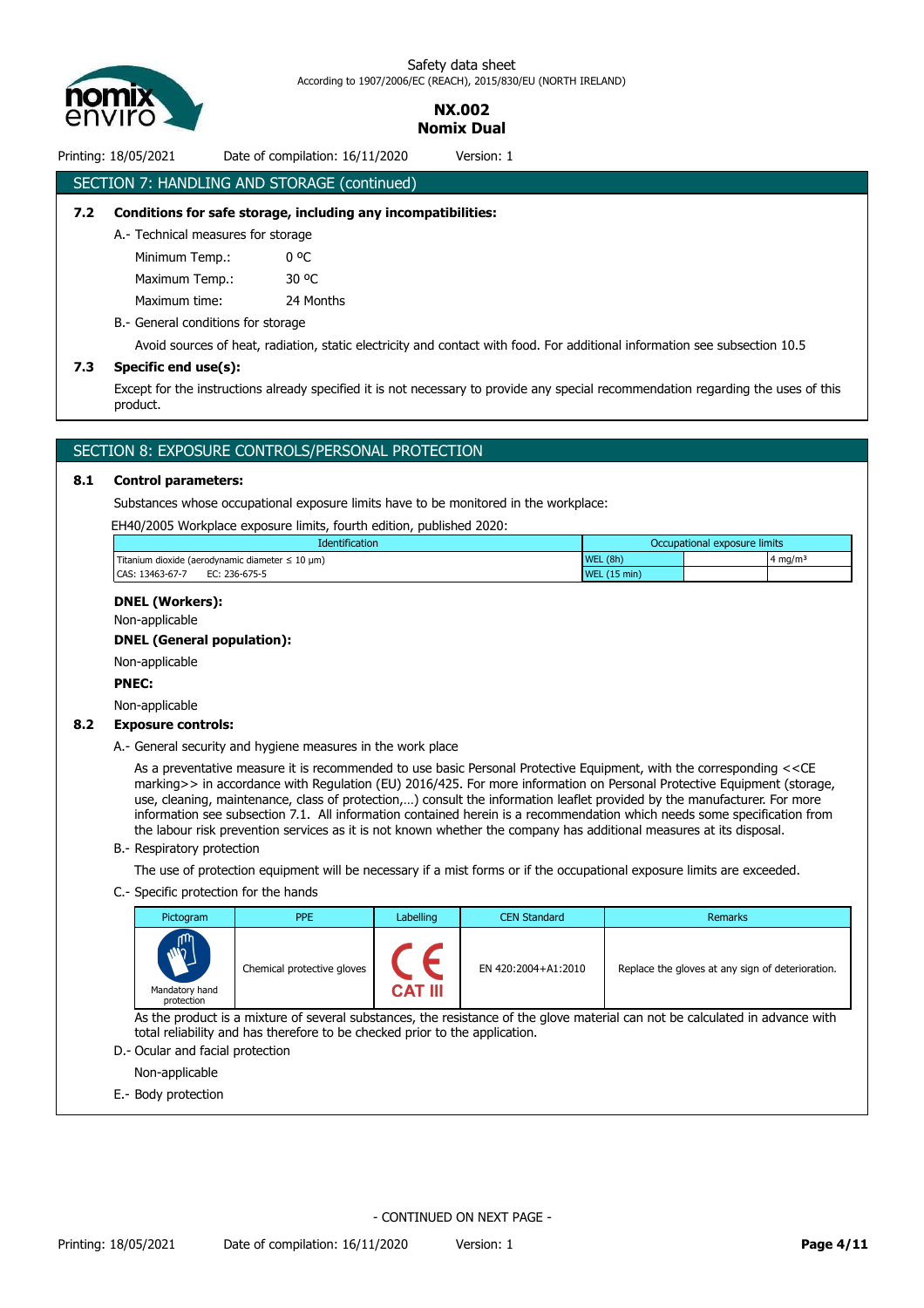

> **NX.002 Nomix Dual**

Printing: 18/05/2021 Date of compilation: 16/11/2020 Version: 1

|           | SECTION 8: EXPOSURE CONTROLS/PERSONAL PROTECTION (continued) |               |                     |                                                                                                                                                                                                                                                                                  |
|-----------|--------------------------------------------------------------|---------------|---------------------|----------------------------------------------------------------------------------------------------------------------------------------------------------------------------------------------------------------------------------------------------------------------------------|
| Pictogram | <b>PPE</b>                                                   | Labelling     | <b>CEN Standard</b> | <b>Remarks</b>                                                                                                                                                                                                                                                                   |
|           | Work clothing                                                | <b>CAT I</b>  |                     | Replace before any evidence of deterioration. For<br>periods of prolonged exposure to the product for<br>professional/industrial users CE III is<br>recommended, in accordance with the regulations<br>in EN ISO 6529:2013, EN ISO 6530:2005, EN ISO<br>13688:2013, EN 464:1994. |
|           | Anti-slip work shoes                                         | <b>CAT II</b> | EN ISO 20347:2012   | Replace before any evidence of deterioration. For<br>periods of prolonged exposure to the product for<br>professional/industrial users CE III is<br>recommended, in accordance with the regulations<br>in EN ISO 20345:2012 y EN 13832-1:2007                                    |

| <b>Emergency measure</b> | <b>Standards</b>                                | Emergency measure                           | <b>Standards</b>                               |
|--------------------------|-------------------------------------------------|---------------------------------------------|------------------------------------------------|
| Â<br>Emergency shower    | ANSI Z358-1<br>ISO 3864-1:2011, ISO 3864-4:2011 | $\circ$ +<br><br><br>mm<br>Eyewash stations | DIN 12 899<br>ISO 3864-1:2011, ISO 3864-4:2011 |

#### **Environmental exposure controls:**

In accordance with the community legislation for the protection of the environment it is recommended to avoid environmental spillage of both the product and its container. For additional information see subsection 7.1.D

# **Volatile organic compounds:**

With regard to Directive 2010/75/EU, this product has the following characteristics:

| $V.O.C.$ (Supply):        | 0 % weight                    |
|---------------------------|-------------------------------|
| V.O.C. density at 20 °C.  | 0 kg/m <sup>3</sup> $(0 g/L)$ |
| Average carbon number:    | Non-applicable                |
| Average molecular weight: | Non-applicable                |

# SECTION 9: PHYSICAL AND CHEMICAL PROPERTIES

# **9.1 Information on basic physical and chemical properties:**

For complete information see the product datasheet.

| Appearance:                                                                                        |                               |  |  |  |  |  |
|----------------------------------------------------------------------------------------------------|-------------------------------|--|--|--|--|--|
| Physical state at 20 °C:                                                                           | Liquid                        |  |  |  |  |  |
| Appearance:                                                                                        | Milky                         |  |  |  |  |  |
| Colour:                                                                                            | Cream                         |  |  |  |  |  |
| Odour:                                                                                             | Characteristic                |  |  |  |  |  |
| Odour threshold:                                                                                   | Non-applicable *              |  |  |  |  |  |
| <b>Volatility:</b>                                                                                 |                               |  |  |  |  |  |
| Boiling point at atmospheric pressure:                                                             | Non-applicable *              |  |  |  |  |  |
| Vapour pressure at 20 °C:                                                                          | Non-applicable *              |  |  |  |  |  |
| Vapour pressure at 50 °C:                                                                          | Non-applicable *              |  |  |  |  |  |
| Evaporation rate at 20 °C:                                                                         | Non-applicable *              |  |  |  |  |  |
| <b>Product description:</b>                                                                        |                               |  |  |  |  |  |
| Density at 20 °C:                                                                                  | 1010 - 1030 kg/m <sup>3</sup> |  |  |  |  |  |
| Relative density at 20 °C.                                                                         | $1.01 - 1.03$                 |  |  |  |  |  |
| Dynamic viscosity at 20 °C:                                                                        | Non-applicable *              |  |  |  |  |  |
| Kinematic viscosity at 20 °C:                                                                      | Non-applicable *              |  |  |  |  |  |
| Kinematic viscosity at 40 °C:                                                                      | $>20.5$ cSt                   |  |  |  |  |  |
| Concentration:                                                                                     | Non-applicable *              |  |  |  |  |  |
| *Not relevant due to the nature of the product, not providing information property of its hazards. |                               |  |  |  |  |  |
|                                                                                                    | $\overline{O}$                |  |  |  |  |  |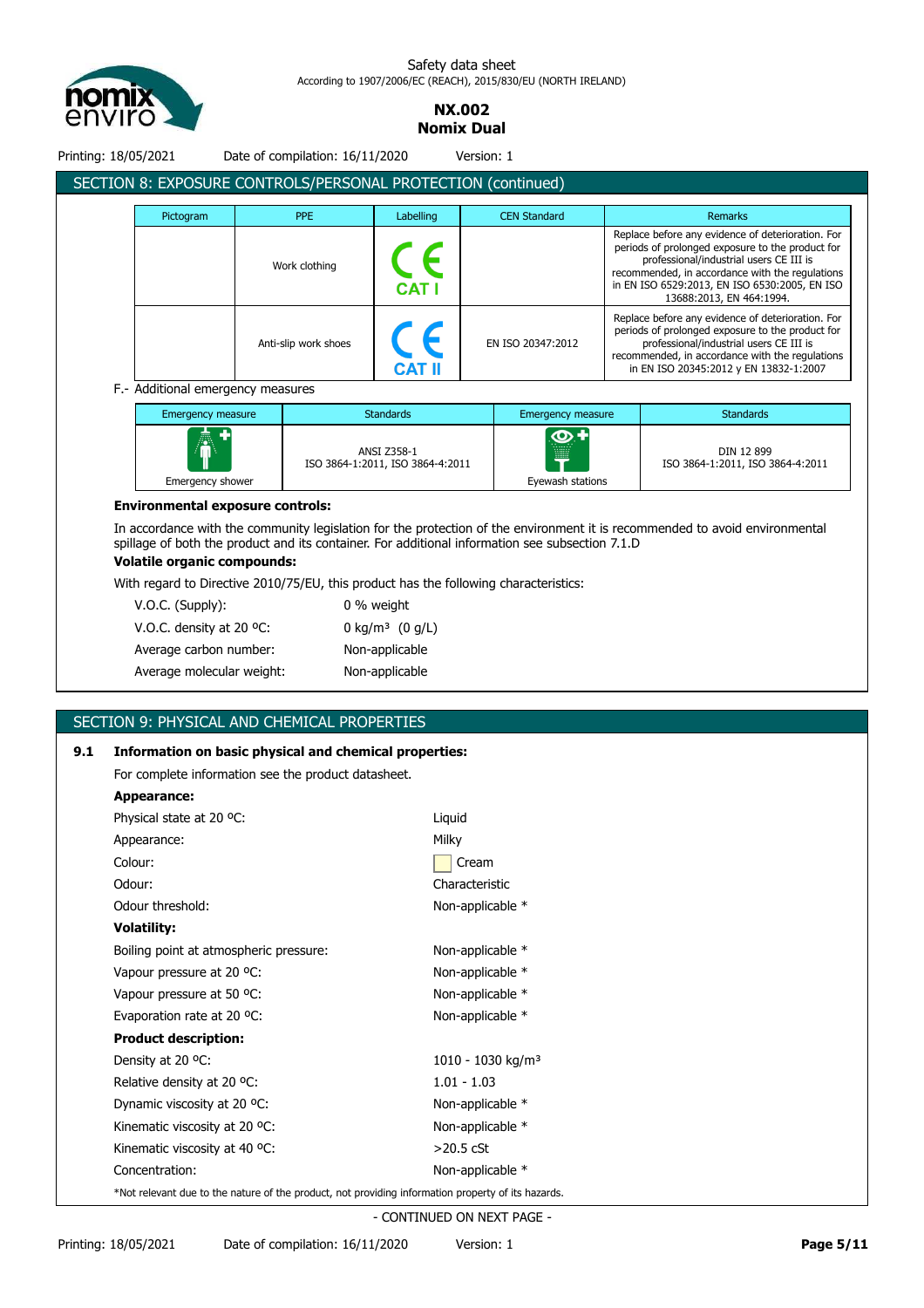

# **NX.002 Nomix Dual**

Printing: 18/05/2021 Date of compilation: 16/11/2020 Version: 1

|     | SECTION 9: PHYSICAL AND CHEMICAL PROPERTIES (continued)                                            |                          |
|-----|----------------------------------------------------------------------------------------------------|--------------------------|
|     | pH:                                                                                                | Non-applicable *         |
|     | Vapour density at 20 °C:                                                                           | Non-applicable *         |
|     | Partition coefficient n-octanol/water 20 °C:                                                       | Non-applicable *         |
|     | Solubility in water at 20 °C:                                                                      |                          |
|     | Solubility properties:                                                                             | Dispersible              |
|     | Decomposition temperature:                                                                         | Non-applicable *         |
|     | Melting point/freezing point:                                                                      | Non-applicable *         |
|     | Explosive properties:                                                                              | Non-applicable *         |
|     | Oxidising properties:                                                                              | Non-applicable *         |
|     | <b>Flammability:</b>                                                                               |                          |
|     | Flash Point:                                                                                       | Non Flammable $(>60$ °C) |
|     | Heat of combustion:                                                                                | Non-applicable *         |
|     | Flammability (solid, gas):                                                                         | Non-applicable *         |
|     | Autoignition temperature:                                                                          | Non-applicable *         |
|     | Lower flammability limit:                                                                          | Non-applicable *         |
|     | Upper flammability limit:                                                                          | Non-applicable *         |
|     | <b>Explosive:</b>                                                                                  |                          |
|     | Lower explosive limit:                                                                             | Non-applicable *         |
|     | Upper explosive limit:                                                                             | Non-applicable *         |
| 9.2 | <b>Other information:</b>                                                                          |                          |
|     | Surface tension at 20 °C:                                                                          | Non-applicable *         |
|     | Refraction index:                                                                                  | Non-applicable *         |
|     | *Not relevant due to the nature of the product, not providing information property of its hazards. |                          |

# SECTION 10: STABILITY AND REACTIVITY

#### **10.1 Reactivity:**

No hazardous reactions are expected because the product is stable under recommended storage conditions. See section 7.

# **10.2 Chemical stability:**

Chemically stable under the conditions of storage, handling and use.

#### **10.3 Possibility of hazardous reactions:**

Under the specified conditions, hazardous reactions that lead to excessive temperatures or pressure are not expected.

## **10.4 Conditions to avoid:**

Applicable for handling and storage at room temperature:

| Shock and friction | Contact with air | Increase in temperature | Sunliaht       | <b>Humidity</b> |
|--------------------|------------------|-------------------------|----------------|-----------------|
| Not applicable     | Not applicable   | Not applicable          | Not applicable | Not applicable  |
|                    |                  |                         |                |                 |

# **10.5 Incompatible materials:**

| ---------------------------- |                |                     |                       |                               |  |  |  |  |  |
|------------------------------|----------------|---------------------|-----------------------|-------------------------------|--|--|--|--|--|
| Acids                        | Water          | Oxidising materials | Combustible materials | <b>Others</b>                 |  |  |  |  |  |
| Avoid strong acids           | Not applicable | Not applicable      | Not applicable        | Avoid alkalis or strong bases |  |  |  |  |  |

## **10.6 Hazardous decomposition products:**

See subsection 10.3, 10.4 and 10.5 to find out the specific decomposition products. Depending on the decomposition conditions, complex mixtures of chemical substances can be released: carbon dioxide (CO2), carbon monoxide and other organic compounds.

# SECTION 11: TOXICOLOGICAL INFORMATION

## **11.1 Information on toxicological effects:**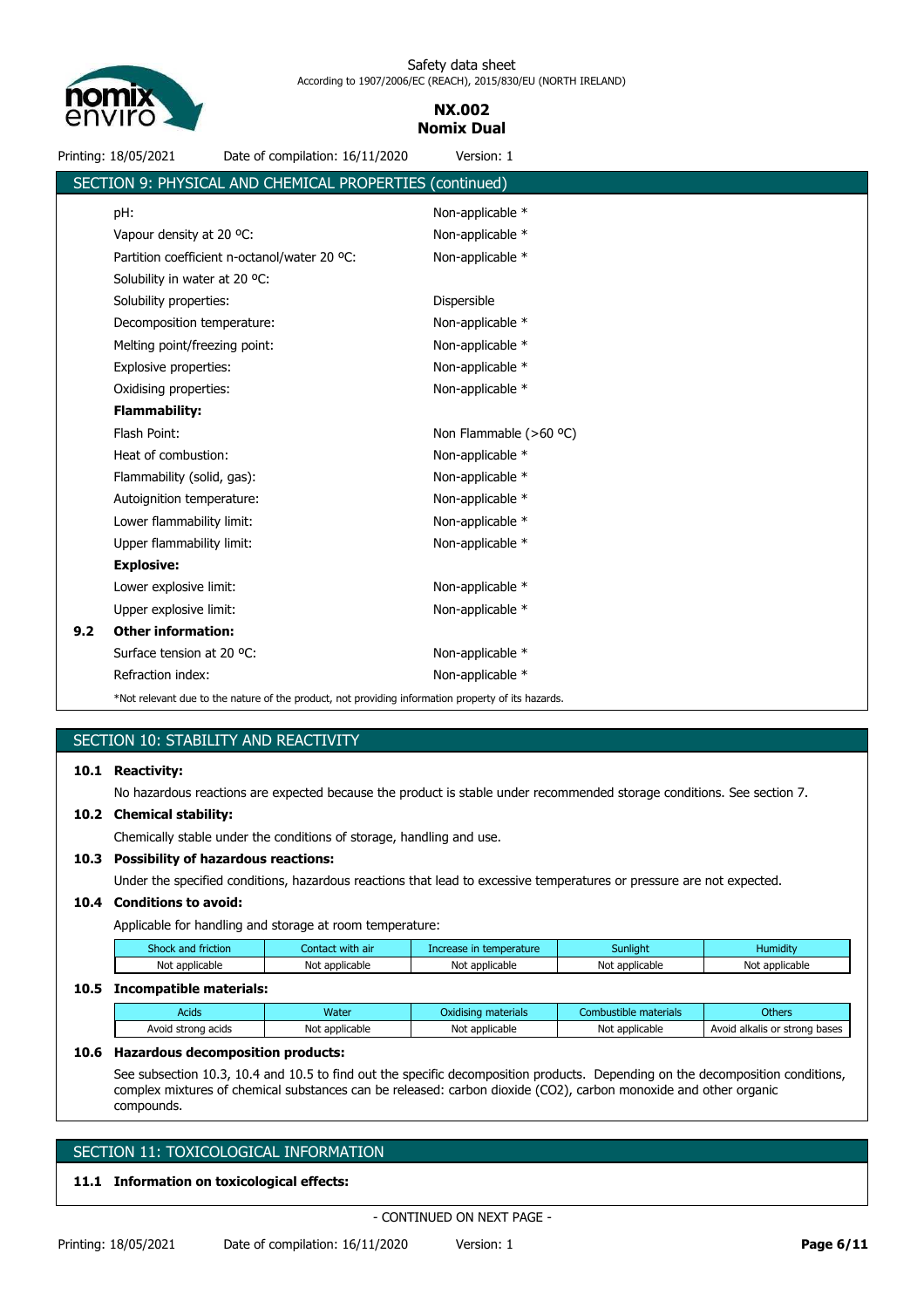

# **NX.002 Nomix Dual**

Printing: 18/05/2021 Date of compilation: 16/11/2020 Version: 1

# SECTION 11: TOXICOLOGICAL INFORMATION (continued)

The experimental information related to the toxicological properties of the product itself is not available

#### **Dangerous health implications:**

In case of exposure that is repetitive, prolonged or at concentrations higher than the recommended occupational exposure limits, adverse effects on health may result, depending on the means of exposure:

- A- Ingestion (acute effect):
	- Acute toxicity : Based on available data, the classification criteria are not met, as it does not contain substances classified as dangerous for consumption. For more information see section 3.
	- Corrosivity/Irritability: Based on available data, the classification criteria are not met, as it does not contain substances classified as dangerous for this effect. For more information see section 3.
- B- Inhalation (acute effect):
	- Acute toxicity : Based on available data, the classification criteria are not met, as it does not contain substances classified as dangerous for inhalation. For more information see section 3.
	- Corrosivity/Irritability: Based on available data, the classification criteria are not met, as it does not contain substances classified as dangerous for this effect. For more information see section 3.
- C- Contact with the skin and the eyes (acute effect):
	- Contact with the skin: Based on available data, the classification criteria are not met, as it does not contain substances classified as dangerous for skin contact. For more information see section 3.
	- Contact with the eyes: Based on available data, the classification criteria are not met, as it does not contain substances classified as dangerous for this effect. For more information see section 3.
- D- CMR effects (carcinogenicity, mutagenicity and toxicity to reproduction):
	- Carcinogenicity: Based on available data, the classification criteria are not met. However, it contains substances classified as dangerous with carcinogenic effects. For more information see section 3.

 IARC: Distillates (petroleum), hydrotreated heavy paraffinic , < 3 % IP 346, > 20,5 cSt @ 40ºC (3); Titanium dioxide (aerodynamic diameter  $\leq$  10 µm) (2B)

- Mutagenicity: Based on available data, the classification criteria are not met, as it does not contain substances classified as dangerous for this effect. For more information see section 3.

- Reproductive toxicity: Based on available data, the classification criteria are not met, as it does not contain substances classified as dangerous for this effect. For more information see section 3.
- E- Sensitizing effects:
	- Respiratory: Based on available data, the classification criteria are not met, as it does not contain substances classified as dangerous with sensitising effects. For more information see section 3.
	- Cutaneous: Based on available data, the classification criteria are not met, as it does not contain substances classified as dangerous for this effect. For more information see section 3.
- F- Specific target organ toxicity (STOT) single exposure:

Based on available data, the classification criteria are not met, as it does not contain substances classified as dangerous for this effect. For more information see section 3.

- G- Specific target organ toxicity (STOT)-repeated exposure:
	- Specific target organ toxicity (STOT)-repeated exposure: Based on available data, the classification criteria are not met, as it does not contain substances classified as dangerous for this effect. For more information see section 3.
	- Skin: Based on available data, the classification criteria are not met. However, it does contain substances which are classified as dangerous due to repetitive exposure. For more information see section 3.
- H- Aspiration hazard:

Based on available data, the classification criteria are not met. However, it does contain substances classified as dangerous for this effect. For more information see section 3.

#### **Other information:**

CAS 13463-67-7 Titanium dioxide (aerodynamic diameter ≤ 10 μm): The classification as a carcinogen by inhalation applies only to mixtures in powder form containing 1 % or more of titanium dioxide which is in the form of or incorporated in particles with aerodynamic diameter ≤ 10 μm

# **Specific toxicology information on the substances:**

| Identification<br>Acute toxicity                                   |                        | Genus           |     |
|--------------------------------------------------------------------|------------------------|-----------------|-----|
| $N$ -(phosphonomethyl)glycine, compound with 2-propylamine $(1:1)$ | LD50 oral              | 4873 mg/kg      | Rat |
| CAS: 38641-94-0                                                    | LD50 dermal            | >2000 mg/kg     |     |
| EC: 254-056-8                                                      | <b>LC50</b> inhalation | $>5$ mg/L (4 h) |     |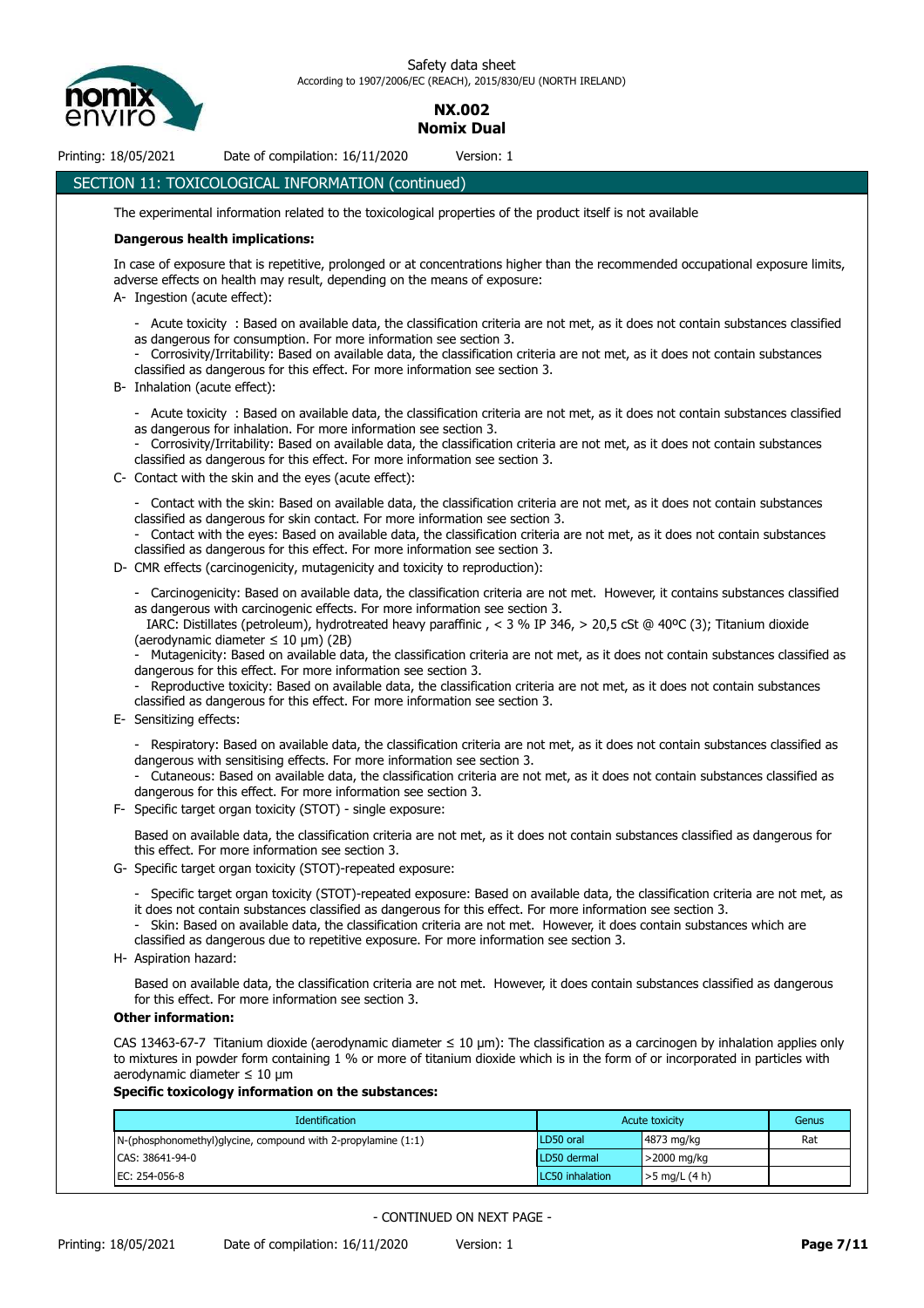

# **NX.002 Nomix Dual**

Printing: 18/05/2021 Date of compilation: 16/11/2020 Version: 1

# SECTION 11: TOXICOLOGICAL INFORMATION (continued)

| <b>Identification</b>                                                  |                 | Acute toxicity   |        |
|------------------------------------------------------------------------|-----------------|------------------|--------|
| Hydrocarbons, C12-C15, n-alkanes, isoalkanes, cyclics, < 2% aromatics  | LD50 oral       | $>$ 2000 mg/kg   |        |
| CAS: Non-applicable                                                    | LD50 dermal     | >2000 mg/kg      |        |
| EC: 920-107-4                                                          | LC50 inhalation | $>20$ mg/L (4 h) |        |
| Titanium dioxide (aerodynamic diameter $\leq 10 \text{ }\mu\text{m}$ ) | LD50 oral       | 10000 mg/kg      | Rat    |
| CAS: 13463-67-7                                                        | LD50 dermal     | 10000 mg/kg      | Rabbit |
| EC: 236-675-5                                                          | LC50 inhalation | $>5$ mg/L        |        |
| Sulfosulfuron                                                          | LD50 oral       | $>$ 2000 mg/kg   |        |
| CAS: 141776-32-1                                                       | LD50 dermal     | >2000 mg/kg      |        |
| EC: Non-applicable                                                     | LC50 inhalation | Non-applicable   |        |

# SECTION 12: ECOLOGICAL INFORMATION

# **12.1 Toxicity:**

# **Product-specific aquatic toxicity:**

| Acute toxicity |                    | <b>Species</b>      | Genus      |
|----------------|--------------------|---------------------|------------|
| <b>LC50</b>    | 100.1 mg/L (96 h)  | Oncorhynchus mykiss | Fish       |
| <b>EC50</b>    | 34.64 mg/L (48 h)  | Daphnia magna       | Crustacean |
| <b>EC50</b>    | $0.63$ mg/L (72 h) | Lemna minor         | Algae      |

# **Substance-specific aquatic toxicity:**

| <b>Identification</b>                                            |                  | Acute toxicity         | <b>Species</b> | Genus      |
|------------------------------------------------------------------|------------------|------------------------|----------------|------------|
| N-(phosphonomethyl)glycine, compound with 2-propylamine<br>(1:1) | LC50             | $>1 - 10$ mg/L (96 h)  |                | Fish       |
| CAS: 38641-94-0                                                  | <b>EC50</b>      | $>1 - 10$ mg/L (48 h)  |                | Crustacean |
| EC: 254-056-8                                                    | EC <sub>50</sub> | $>1 - 10$ mg/L (72 h)  |                | Algae      |
| Sulfosulfuron                                                    | LC50             | $>0.1 - 1$ mg/L (96 h) |                | Fish       |
| CAS: 141776-32-1                                                 | <b>EC50</b>      | $>0.1 - 1$ mg/L (48 h) |                | Crustacean |
| EC: Non-applicable                                               | <b>EC50</b>      | $>0.1 - 1$ mg/L (72 h) |                | Algae      |

# **12.2 Persistence and degradability:**

Not available

# **12.3 Bioaccumulative potential:**

| <b>Identification</b>                                         | Bioaccumulation potential |        |  |
|---------------------------------------------------------------|---------------------------|--------|--|
| N-(phosphonomethyl)glycine, compound with 2-propylamine (1:1) | <b>BCF</b>                |        |  |
| CAS: 38641-94-0                                               | Pow Log                   | $-3.2$ |  |
| EC: 254-056-8                                                 | Potential                 |        |  |
| Sulfosulfuron                                                 | <b>BCF</b>                |        |  |
| CAS: 141776-32-1                                              | Pow Log                   | 0.73   |  |
| EC: Non-applicable                                            | Potential                 |        |  |

# **12.4 Mobility in soil:**

| <b>Identification</b>                                               | Absorption/desorption |                | <b>Volatility</b> |                |
|---------------------------------------------------------------------|-----------------------|----------------|-------------------|----------------|
| N-(phosphonomethyl)glycine, compound with 2-<br>propylamine $(1:1)$ | Koc.                  | 22300          | Henry             | Non-applicable |
| CAS: 38641-94-0                                                     | <b>Conclusion</b>     | Immobile       | Drv soil          | Non-applicable |
| EC: 254-056-8                                                       | Surface tension       | Non-applicable | Moist soil        | Non-applicable |

# **12.5 Results of PBT and vPvB assessment:**

Product fails to meet PBT/vPvB criteria

# **12.6 Other adverse effects:**

Not described

# SECTION 13: DISPOSAL CONSIDERATIONS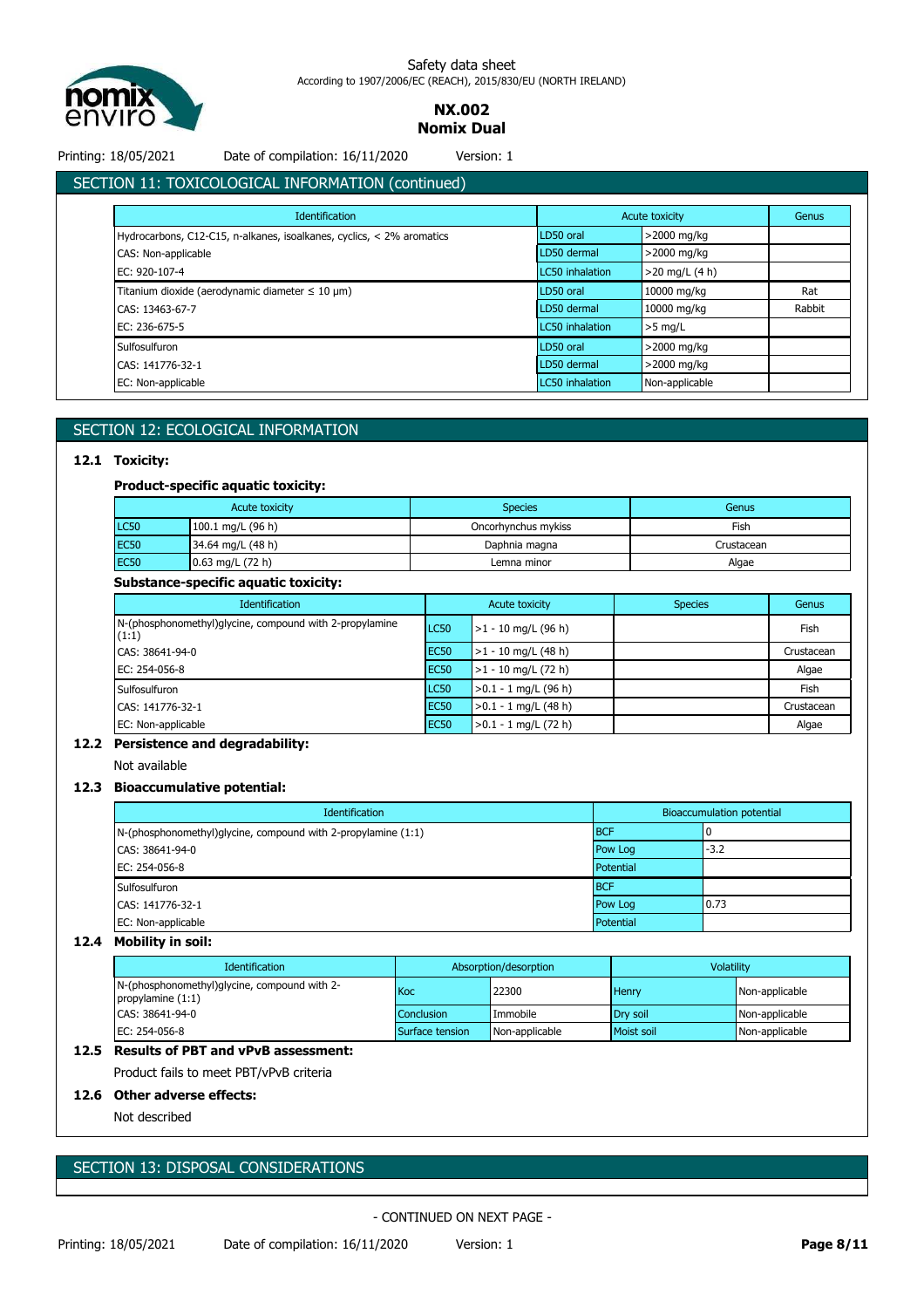

> **NX.002 Nomix Dual**

Printing: 18/05/2021 Date of compilation: 16/11/2020 Version: 1

# SECTION 13: DISPOSAL CONSIDERATIONS (continued)

### **13.1 Waste treatment methods:**

| Code | <b>Description</b>                                                                          | Waste class (Regulation (EU) No<br>1357/2014) |
|------|---------------------------------------------------------------------------------------------|-----------------------------------------------|
|      | It is not possible to assign a specific code, as it depends on the intended use by the user | Dangerous                                     |

# **Type of waste (Regulation (EU) No 1357/2014):**

HP14 Ecotoxic

#### **Waste management (disposal and evaluation):**

Consult the authorized waste service manager on the assessment and disposal operations in accordance with Annex 1 and Annex 2 (Directive 2008/98/EC, The Waste Regulations 2011, 2011 No. 988). As under 15 01 (2014/955/EU) of the code and in case the container has been in direct contact with the product, it will be processed the same way as the actual product. Otherwise, it will be processed as non-dangerous residue. We do not recommended disposal down the drain. See paragraph 6.2.

## **Regulations related to waste management:**

In accordance with Annex II of Regulation (EC) No 1907/2006 (REACH) the community or state provisions related to waste management are stated

Community legislation: Directive 2008/98/EC, 2014/955/EU, Regulation (EU) No 1357/2014

# SECTION 14: TRANSPORT INFORMATION

# **Transport of dangerous goods by land:**

| With regard to ADR 2021 and RID 2021: |                                                                                                                        |                                                                                                                          |
|---------------------------------------|------------------------------------------------------------------------------------------------------------------------|--------------------------------------------------------------------------------------------------------------------------|
|                                       | 14.1 UN number:                                                                                                        | <b>UN3082</b>                                                                                                            |
|                                       | 14.2 UN proper shipping name:                                                                                          | ENVIRONMENTALLY HAZARDOUS SUBSTANCE, LIQUID, N.O.S. (N-<br>(phosphonomethyl)glycine, compound with 2-propylamine (1:1))  |
|                                       | 14.3 Transport hazard class(es):                                                                                       | 9                                                                                                                        |
|                                       | Labels:                                                                                                                | 9                                                                                                                        |
|                                       | 14.4 Packing group:                                                                                                    | III                                                                                                                      |
|                                       | 14.5 Environmental hazards:                                                                                            | Yes                                                                                                                      |
|                                       | 14.6 Special precautions for user                                                                                      |                                                                                                                          |
|                                       | Special regulations:                                                                                                   | 274, 335, 375, 601                                                                                                       |
|                                       | Tunnel restriction code:                                                                                               |                                                                                                                          |
|                                       | Physico-Chemical properties:                                                                                           | see section 9                                                                                                            |
|                                       | Limited quantities:                                                                                                    | 5L                                                                                                                       |
|                                       | 14.7 Transport in bulk according<br>to Annex II of Marpol and<br>the IBC Code:                                         | Non-applicable                                                                                                           |
|                                       | Transport of dangerous goods by sea:                                                                                   |                                                                                                                          |
| With regard to IMDG 39-18:            |                                                                                                                        |                                                                                                                          |
|                                       |                                                                                                                        |                                                                                                                          |
|                                       |                                                                                                                        |                                                                                                                          |
|                                       | 14.1 UN number:                                                                                                        | <b>UN3082</b>                                                                                                            |
|                                       | 14.2 UN proper shipping name:                                                                                          | ENVIRONMENTALLY HAZARDOUS SUBSTANCE, LIQUID, N.O.S. (N-<br>(phosphonomethyl) glycine, compound with 2-propylamine (1:1)) |
|                                       | 14.3 Transport hazard class(es):                                                                                       | 9                                                                                                                        |
|                                       | Labels:                                                                                                                | 9                                                                                                                        |
|                                       | 14.4 Packing group:                                                                                                    | III                                                                                                                      |
|                                       | 14.5 Marine pollutant:                                                                                                 | Yes                                                                                                                      |
|                                       | 14.6 Special precautions for user                                                                                      |                                                                                                                          |
|                                       | Special regulations:                                                                                                   | 335, 969, 274                                                                                                            |
|                                       | EmS Codes:                                                                                                             | F-A, S-F                                                                                                                 |
|                                       | Physico-Chemical properties:                                                                                           | see section 9                                                                                                            |
|                                       | Limited quantities:                                                                                                    | 5L                                                                                                                       |
|                                       | Segregation group:                                                                                                     | Non-applicable                                                                                                           |
|                                       | 14.7 Transport in bulk according<br>to Annex II of Marpol and<br>the IBC Code:<br>Transport of dangerous goods by air: | Non-applicable                                                                                                           |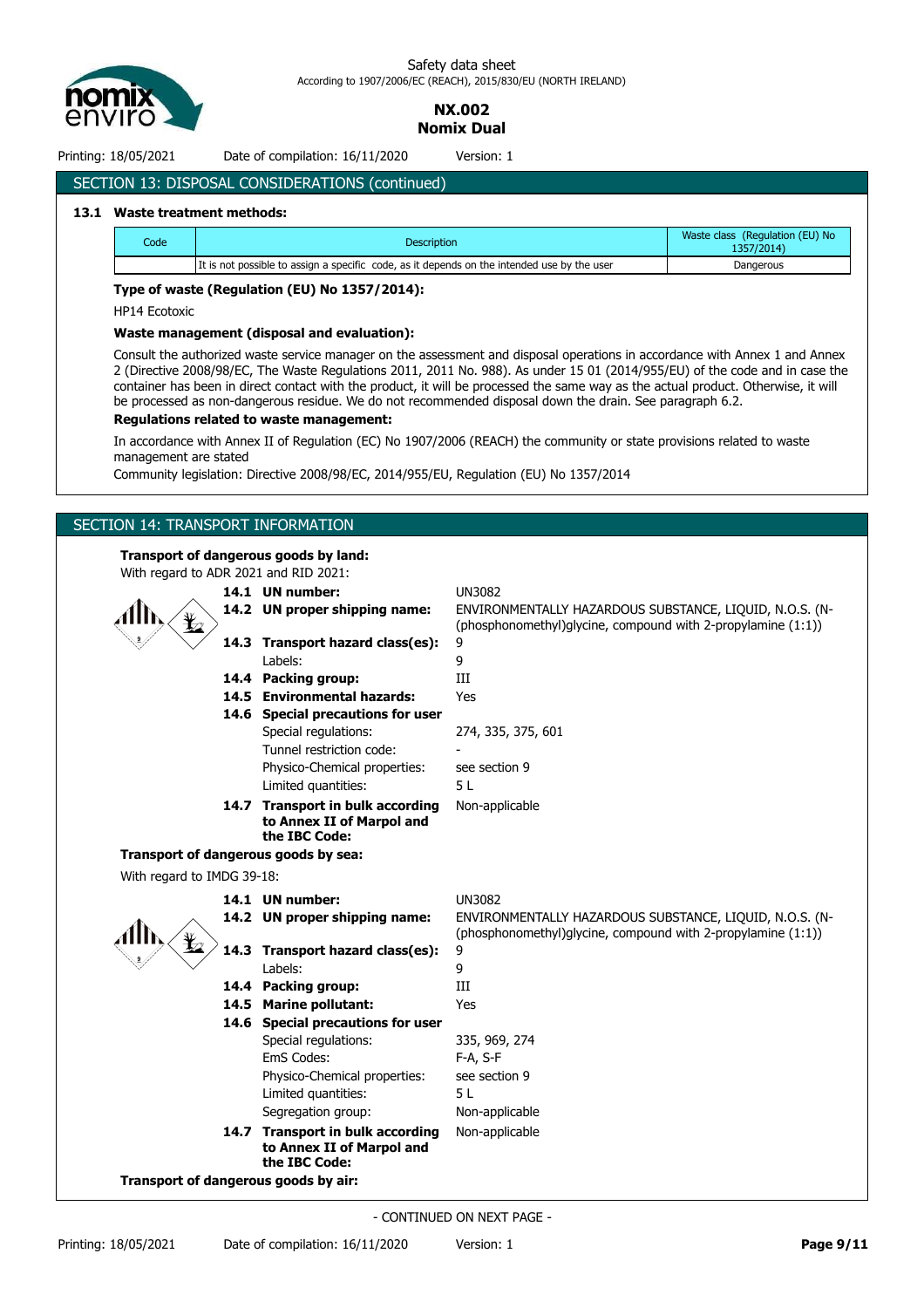

# **NX.002 Nomix Dual**

| ENVIRONMENTALLY HAZARDOUS SUBSTANCE, LIQUID, N.O.S. (N-<br>(phosphonomethyl) glycine, compound with 2-propylamine $(1:1)$ ) |
|-----------------------------------------------------------------------------------------------------------------------------|
|                                                                                                                             |
|                                                                                                                             |
|                                                                                                                             |
|                                                                                                                             |

# SECTION 15: REGULATORY INFORMATION

### **15.1 Safety, health and environmental regulations/legislation specific for the substance or mixture:**

Candidate substances for authorisation under the Regulation (EC) No 1907/2006 (REACH): Non-applicable

Substances included in Annex XIV of REACH ("Authorisation List") and sunset date: Non-applicable

Regulation (EC) No 1005/2009, about substances that deplete the ozone layer: Non-applicable

Article 95, REGULATION (EU) No 528/2012: Non-applicable

REGULATION (EU) No 649/2012, in relation to the import and export of hazardous chemical products: Non-applicable

## **Seveso III:**

| Section  | <b>Description</b>           | Lower-tier<br>requirements | Upper-tier<br>requirements |
|----------|------------------------------|----------------------------|----------------------------|
| - 4<br>∸ | <b>ENVIRONMENTAL HAZARDS</b> | 100                        | 200                        |
| -- -- -- | .<br>- -<br>.<br>- -         | $\sim$ $\sim$<br>$\sim$    | ----------                 |

**Limitations to commercialisation and the use of certain dangerous substances and mixtures (Annex XVII REACH, etc ….):**

Shall not be used in:

—ornamental articles intended to produce light or colour effects by means of different phases, for example in ornamental lamps and ashtrays,

—tricks and jokes,

—games for one or more participants, or any article intended to be used as such, even with ornamental aspects.

#### **Specific provisions in terms of protecting people or the environment:**

It is recommended to use the information included in this safety data sheet as a basis for conducting workplace-specific risk assessments in order to establish the necessary risk prevention measures for the handling, use, storage and disposal of this product.

### **Other legislation:**

The Carriage of Dangerous Goods and Use of Transportable Pressure Equipment Regulations 2009 (CDG 2009), SI 2009 No 1348 The Carriage of Dangerous Goods and Use of Transportable Pressure Equipment (Amendment) Regulations 2011, 2011 No. 1885 Control of Substances Hazardous to Health Regulations 2002 (as amended)

EH40/2005 Workplace exposure limits

The Waste Regulations 2011, 2011 No. 988

# **15.2 Chemical safety assessment:**

The supplier has not carried out evaluation of chemical safety.

# SECTION 16: OTHER INFORMATION

# **Legislation related to safety data sheets:**

This safety data sheet has been designed in accordance with ANNEX II-Guide to the compilation of safety data sheets of Regulation (EC) No 1907/2006 (Regulation (EC) No 2015/830)

**Modifications related to the previous Safety Data Sheet which concerns the ways of managing risks.:** Non-applicable

**Texts of the legislative phrases mentioned in section 2:**